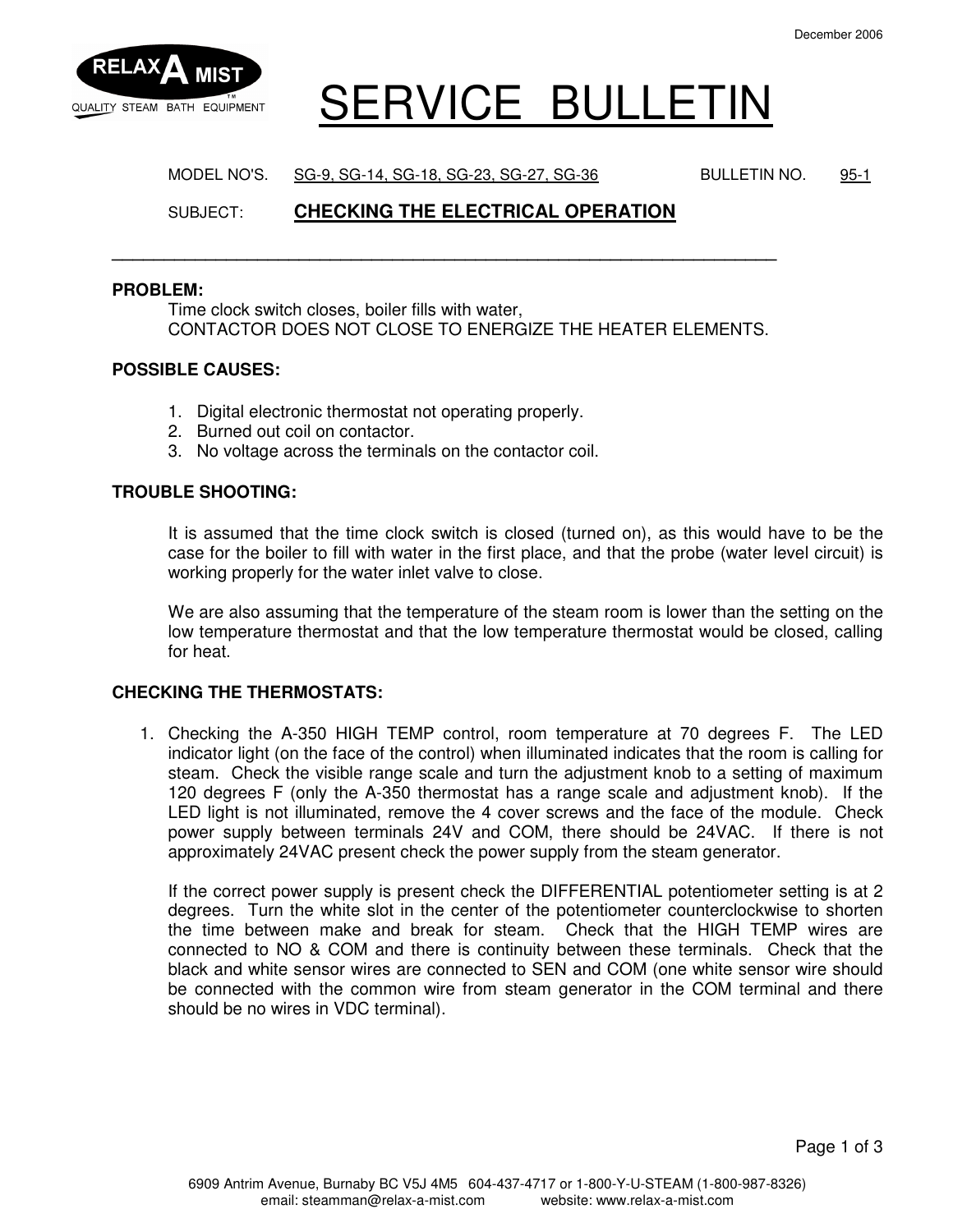# **CHECKING THE ELECTRICAL OPERATION BULLETIN 95-1**

With an OHM meter check for a reading of approximately 1K when the room is at 70 degrees F or 20 degrees C. Reconnect the sensor wires if above OK. Replace sensor if no reading or other than above found. If the LED light is not illuminated and above conditions are OK replace the A-350 HIGH TEMP control.

2. Checking the S-350 LOW TEMP control. The red LED indicator light (on the face of the control) when illuminated, indicates that the room is calling for steam. If the LED light is not illuminated, check that all modules are plugged tightly together. If the LED light is still not illuminated, remove 4 cover screws and the face of the module. Check that the OFFSET potentiometer setting is at 24 degrees (located on the left side). If other than 24 degrees, turn the white slot in the center of the potentiometer clockwise to increase the temperature difference between the HIGH TEMP and LOW TEMP modules.

Check that the DIFFERENTIAL potentiometer is set at 2 degrees (located on the right side). If other than 2 degrees, turn the white slot in the center of the potentiometer counterclockwise to shorten the time between make and break for steam. Check that the LOW TEMP wires are connected to NO & COM and check for continuity between these terminals. If LED is illuminated and no continuity is found then replace S-350 LOW TEMP control.

- 3. Once 1 & 2 above have been checked and corrected if necessary, should the contactor/s not close and the steam room temperature is below what the LOW TEMP thermostat is set for:
	- i.) Remove the cover plate from the low voltage control side of the main electrical connection box. Identify the LOW TEMP terminals (above the time clock) and bridge across them. If the contactor closes, turn off the power supply to the steam generator and remove the 2 wires from the low temp screw terminals. Check the wires between the temperature controls and the steam generator for a possible break. Repair or replace the wires.

## **CHECKING THE RELAY CONTACTOR CIRCUIT**

When the thermostat circuit checks OK, turn on the time clock switch by identifying the 96 "trippers" located around the clock face making sure they are in the on position (out position) and the 3-way manual switch is in the automatic position (centered between the top and bottom of the path it slides on). With the time clock switch closed (turned on) check the following:

1. The red LED full light (located on the left side approximately mid point of the circuit board) must be illuminated (for the contactor to close). If the full light is not illuminated see TROUBLE SHOOTING FOR NO WATER. The 4 red LED contactor/s lights (located on the lower right side of the circuit board) H1, H2, H3, H4, must be illuminated (for the contactor to close). With a volt meter, check across the contactor coil terminals (located at the bottom of the contactor) there should be 24VAC. If the above voltage is correct and the contactor does not close, the contactor is faulty and should be checked for repair or replacement. If there is no voltage across the contactor coil terminals, and the LED lights are on, turn off the power supply to the steam generator. Remove the plastic JB-2 10-pin plug on terminal block and test for continuity between the plug and the female disconnects at the contactor coil terminals.